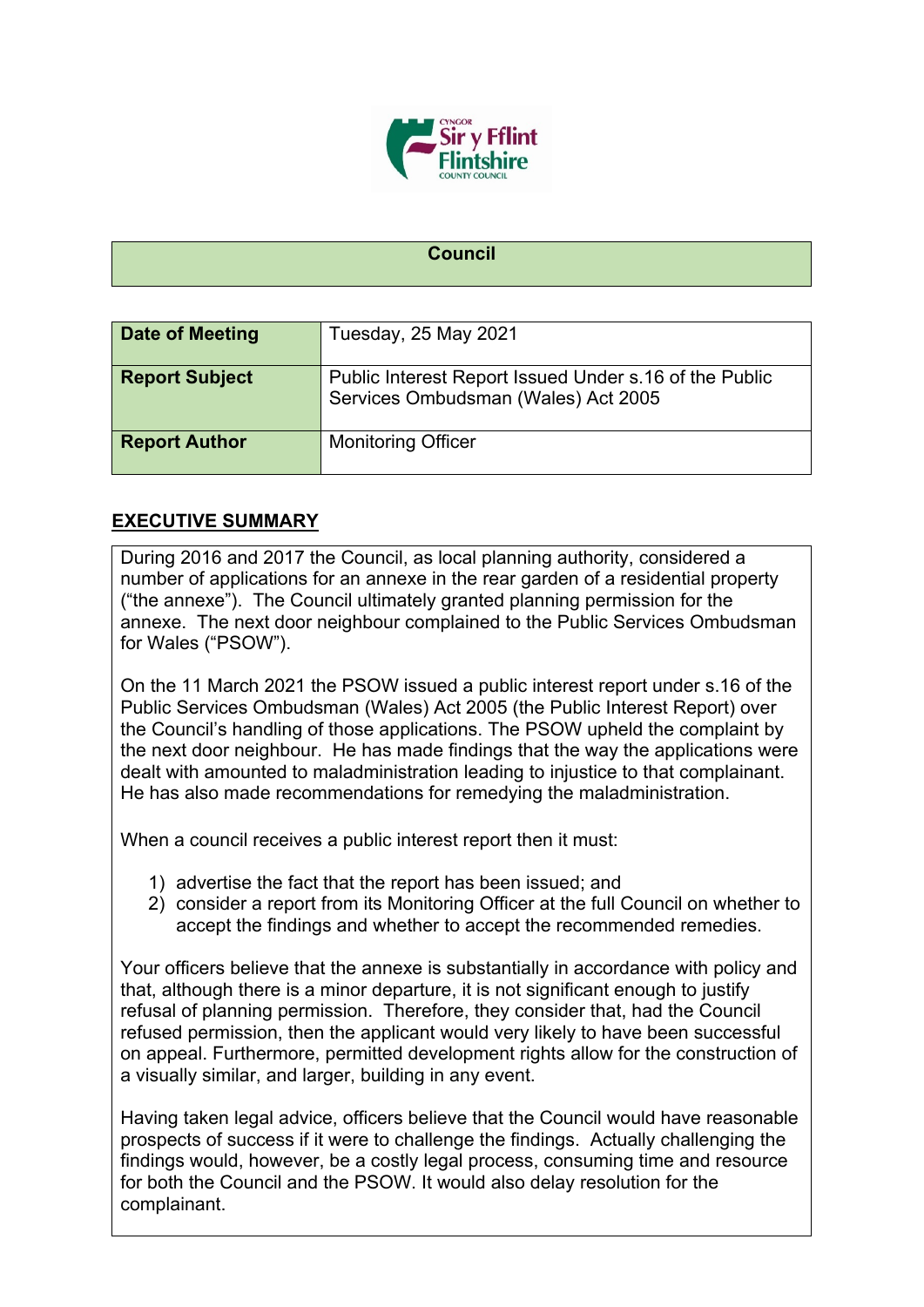By contrast, the Council has discretion whether to accept the PSOW's recommendations on remedy. It would be a rare step to depart from the PSOW's recommendations and the Council needs good grounds to do so. Given the officers' beliefs on policy and permitted development rights, they feel strongly that there are indeed good grounds to recommend different remedies to those put forward by the PSOW.

The Public Interest Report has been anonymised. Insofar as is possible, any details which might identify individuals have been amended or omitted. This report is likewise anonymised in a similar way.

|                | <b>RECOMMENDATIONS</b>                                                                                                                                                                                                                                                                                                                                             |
|----------------|--------------------------------------------------------------------------------------------------------------------------------------------------------------------------------------------------------------------------------------------------------------------------------------------------------------------------------------------------------------------|
| $\mathbf 1$    | To accept the findings set out in the Public Interest Report for the reasons<br>set out at paragraph 3.03 to 3.06 of this report.                                                                                                                                                                                                                                  |
| $\overline{2}$ | To accept the recommendations contained at paragraphs 50, 51 and 53 of<br>the Public Interest Report namely that the Council:<br>i.<br>issue an apology to the complainant;                                                                                                                                                                                        |
|                | ii.<br>reviews whether the conditions attached to the retrospective<br>permission have been complied with. If it concludes that they have<br>not, the Council should consider what action may be expedient to<br>ensure such compliance; and<br>confirms to the PSOW what action it has taken in response to the<br>iii.                                           |
|                | Public Interest Report.<br>These recommendations to be implemented as soon as possible and no<br>later than 25th June 2021.                                                                                                                                                                                                                                        |
| 3              | To reject the recommendation contained at paragraph 52 of the Public<br>Interest Report, namely, that the Council instructs the District Valuer to<br>assess the impact of the development on the complainant's property, and<br>within one month pays her an amount which equates to the difference in<br>value of her property before and after the development. |
| $\overline{4}$ | Instead, to make a compensation payment in the sum of £5,000 to Ms N,<br>for the reasons set out at paragraphs 3.10 and 3.11 of this report. The<br>payment to be made no later than 25 <sup>th</sup> June 2021.                                                                                                                                                   |

## **REPORT DETAILS**

| 1.00 | <b>Background</b>                                                                                                                                                                                                               |
|------|---------------------------------------------------------------------------------------------------------------------------------------------------------------------------------------------------------------------------------|
| 1.01 | In April 2016 the Council received an application for a Certificate of Lawful<br>Proposed Use or Development ("CLOPUD") for an annexe to be constructed<br>in the garden of Number 55 ("the first CLOPUD application"). Such an |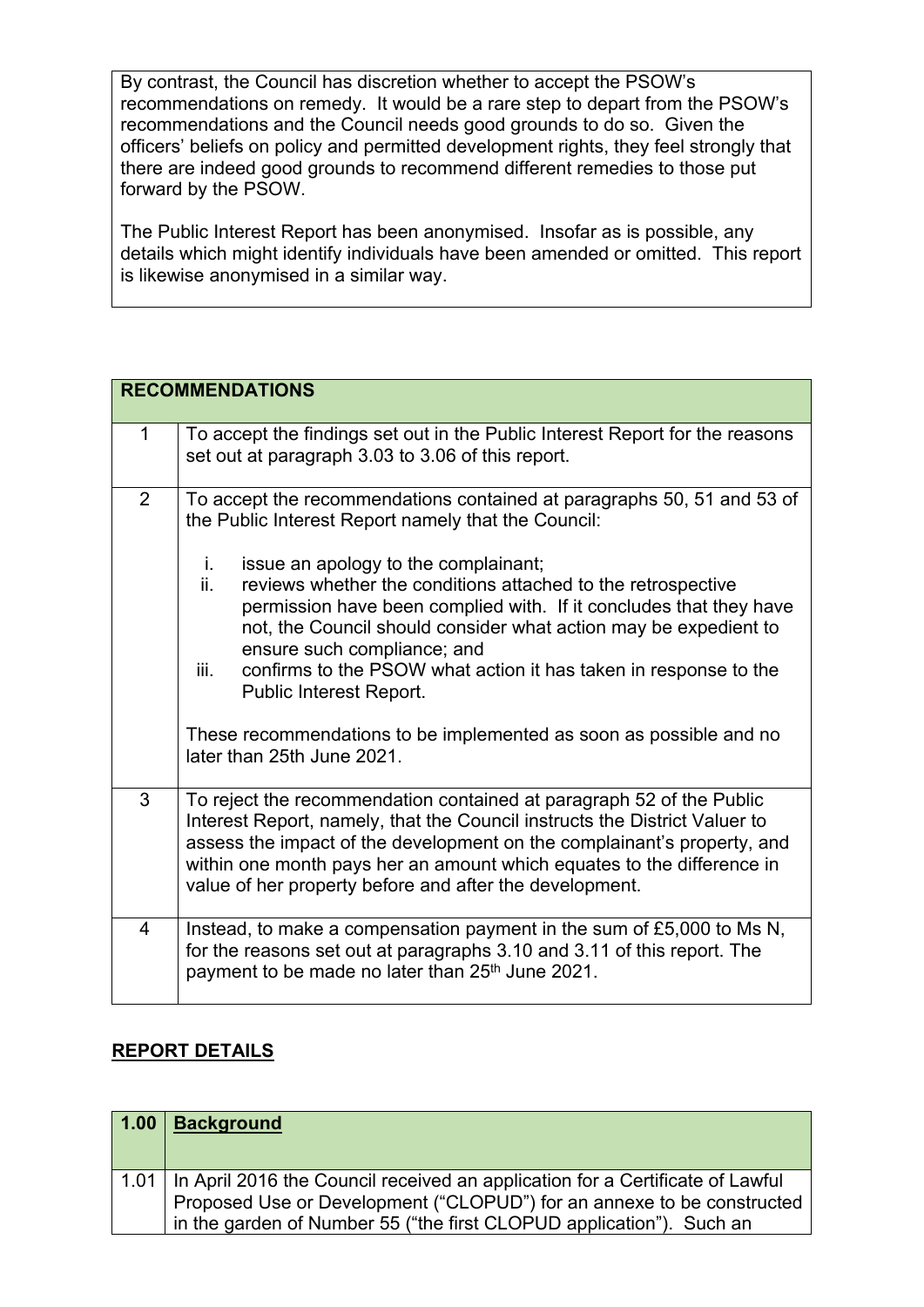|      | application is made when an applicant is seeking confirmation that a<br>proposed development does not require planning permission. The first<br>CLOPUD application was refused because the proposed annexe was too<br>high and too close to the neighbour's boundary and thus did not meet the<br>criteria for permitted development. The planning officer did note that the<br>annexe was also not going to be ancillary to the main dwelling and therefore<br>did not qualify as Class E permitted development. This reason was never<br>stated in the refusal.                                                                                                                                                                                                                                                                                                                                                                                                                                                                                                              |
|------|--------------------------------------------------------------------------------------------------------------------------------------------------------------------------------------------------------------------------------------------------------------------------------------------------------------------------------------------------------------------------------------------------------------------------------------------------------------------------------------------------------------------------------------------------------------------------------------------------------------------------------------------------------------------------------------------------------------------------------------------------------------------------------------------------------------------------------------------------------------------------------------------------------------------------------------------------------------------------------------------------------------------------------------------------------------------------------|
| 1.02 | A further application for a CLOPUD was received in May 2016 ("the second<br>CLOPUD application"). The planning officer noted the changes in the<br>position and size of the proposed building, that its use was to "remain<br>incidental to the use of the main dwelling" and concluded that the proposed<br>development would be lawful as it was now Class E permitted development<br>and that it complied with the relevant criteria.                                                                                                                                                                                                                                                                                                                                                                                                                                                                                                                                                                                                                                       |
| 1.03 | In January 2017, the Council received a complaint that the annexe as built<br>was a self-contained dwelling rather than that permitted by the CLOPUD.<br>The Council inspected the annexe, agreed that the annexe was no longer<br>ancillary to the main dwelling and was thus was not Class E permitted<br>development. The owner was advised to submit a retrospective planning<br>application for the unauthorised development.                                                                                                                                                                                                                                                                                                                                                                                                                                                                                                                                                                                                                                             |
| 1.04 | In February 2017 the Council received a retrospective planning application<br>("the planning application") to retain the "annexe to rear of [Number 55]".<br>The planning officer's report concluded that, whilst the annexe had the<br>facilities to allow independent living by the occupant, it would not be used as<br>a separate dwelling. The report noted that "the fact that the proposed<br>building would not be physically attached to the main house is a minor<br>conflict with policy HSG13 which is outweighed by overall consistency with<br>that policy's main objective". The planning officer also noted that this<br>approach had been "given significant weight" in a recent decision by the<br>Planning Inspectorate in respect of another development in Flintshire. That<br>is to say the planning officer concluded that the annexe was in line with<br>policy and that, if the application were to be refused, a planning inspector<br>would be likely to grant permission.<br>The application was granted under the Council's scheme of delegation, |
|      | subject to a series of conditions including a condition that the building<br>should be used by the current occupant only and that it should be removed<br>when that occupant stopped using it.                                                                                                                                                                                                                                                                                                                                                                                                                                                                                                                                                                                                                                                                                                                                                                                                                                                                                 |
| 1.05 | In May 2017 the LPA received an application to vary the occupancy<br>restriction condition. The planning officer's report indicated that he agreed<br>with the rationale behind the imposition of the original condition but<br>concluded that its wording was needlessly restrictive and did not appear to<br>be reasonable. The application was therefore granted subject to the<br>following conditions:                                                                                                                                                                                                                                                                                                                                                                                                                                                                                                                                                                                                                                                                    |
|      | 1. Vary condition no 5 to read "The occupancy of the annexe hereby<br>permitted shall be used for purposes incidental to the enjoyment of the<br>dwelling house known as [Number 55] and shall at no time be used as a<br>separate independent dwelling"; and                                                                                                                                                                                                                                                                                                                                                                                                                                                                                                                                                                                                                                                                                                                                                                                                                  |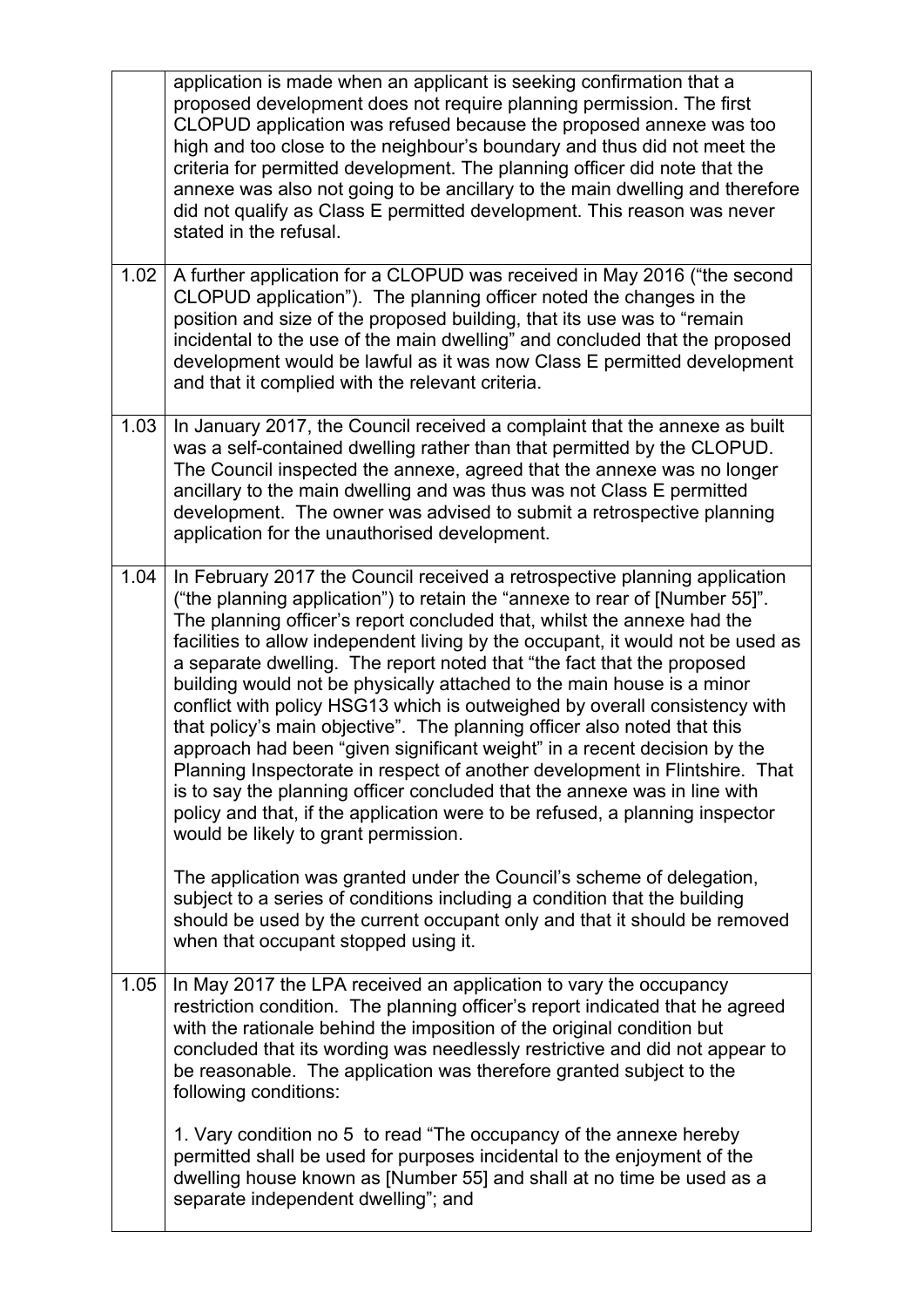|                | 2. This permission does not invalidate all the other conditions of [the<br>previous permission]".                                                                                                                                                                                                                                                                                                                                                                                                                               |
|----------------|---------------------------------------------------------------------------------------------------------------------------------------------------------------------------------------------------------------------------------------------------------------------------------------------------------------------------------------------------------------------------------------------------------------------------------------------------------------------------------------------------------------------------------|
| $\overline{2}$ | The PSOW's findings                                                                                                                                                                                                                                                                                                                                                                                                                                                                                                             |
| 2.01           | The Public Interest Report summarises the PSOW's investigation and the<br>evidence considered and is summarised below.                                                                                                                                                                                                                                                                                                                                                                                                          |
|                | <b>The First CLOPUD Application</b>                                                                                                                                                                                                                                                                                                                                                                                                                                                                                             |
| 2.02           | The PSOW considers that the failure to include both reasons for refusal of<br>the application was maladministration. Although this did not amount in itself<br>to an injustice to Ms N, he considers it is likely to have had a bearing on the<br>LPA's subsequent decisions on the second CLOPUD application, the<br>planning application and the application to vary the condition.                                                                                                                                           |
| 2.03           | The PSOW considers that the planning officer was wrong to conclude that<br>the application was not for primary residential use. Further, the PSOW<br>thought that she had not applied a relevant High Court case (referred to in<br>the Public Interest Report as the Rambridge case). As such the PSOW<br>considers that the application should have been refused because the<br>proposed development was not permitted development.                                                                                           |
|                | <b>The Second CLOPUD Application</b>                                                                                                                                                                                                                                                                                                                                                                                                                                                                                            |
| 2.04           | The PSOW believes that if the first CLOPUD application had been refused<br>because it was for primary residential use, then the Council would have<br>been more likely to have refused the second CLOPUD application. He<br>found that granting the second CLOPUD application amounted to<br>maladministration which caused Ms N the serious injustice of having what<br>was in effect a new house built in the next door garden. The PSOW<br>therefore upheld the complaint about the first and second CLOPUD<br>applications. |
|                | <b>The Planning Application</b>                                                                                                                                                                                                                                                                                                                                                                                                                                                                                                 |
| 2.05           | The PSOW concluded that consideration of the planning application was<br>influenced by the existence of the CLOPUD and by a desire to "achieve the<br>best situation for both parties". He found, on the balance of probabilities<br>that, had the CLOPUD not been granted, then it is unlikely that planning<br>permission would have been granted either. He therefore believes that the<br>grant of retrospective permission for the development was flawed.                                                                 |
| 2.06           | The PSOW further found that the planning officer was too heavily influenced<br>by the recent Planning Inspectorate decision in her conclusion that the<br>application represented only a minor conflict with planning policy. The<br>PSOW concluded that the Planning Inspectorate's decision was different to<br>the planning application and therefore did not set a precedent which had to<br>be followed.                                                                                                                   |
| 2.07           | The PSOW also considered that, had the local member, Councillor X,<br>correctly understood what the planning officer was advising him, then<br>Councillor X would have asked for the planning application to be considered                                                                                                                                                                                                                                                                                                      |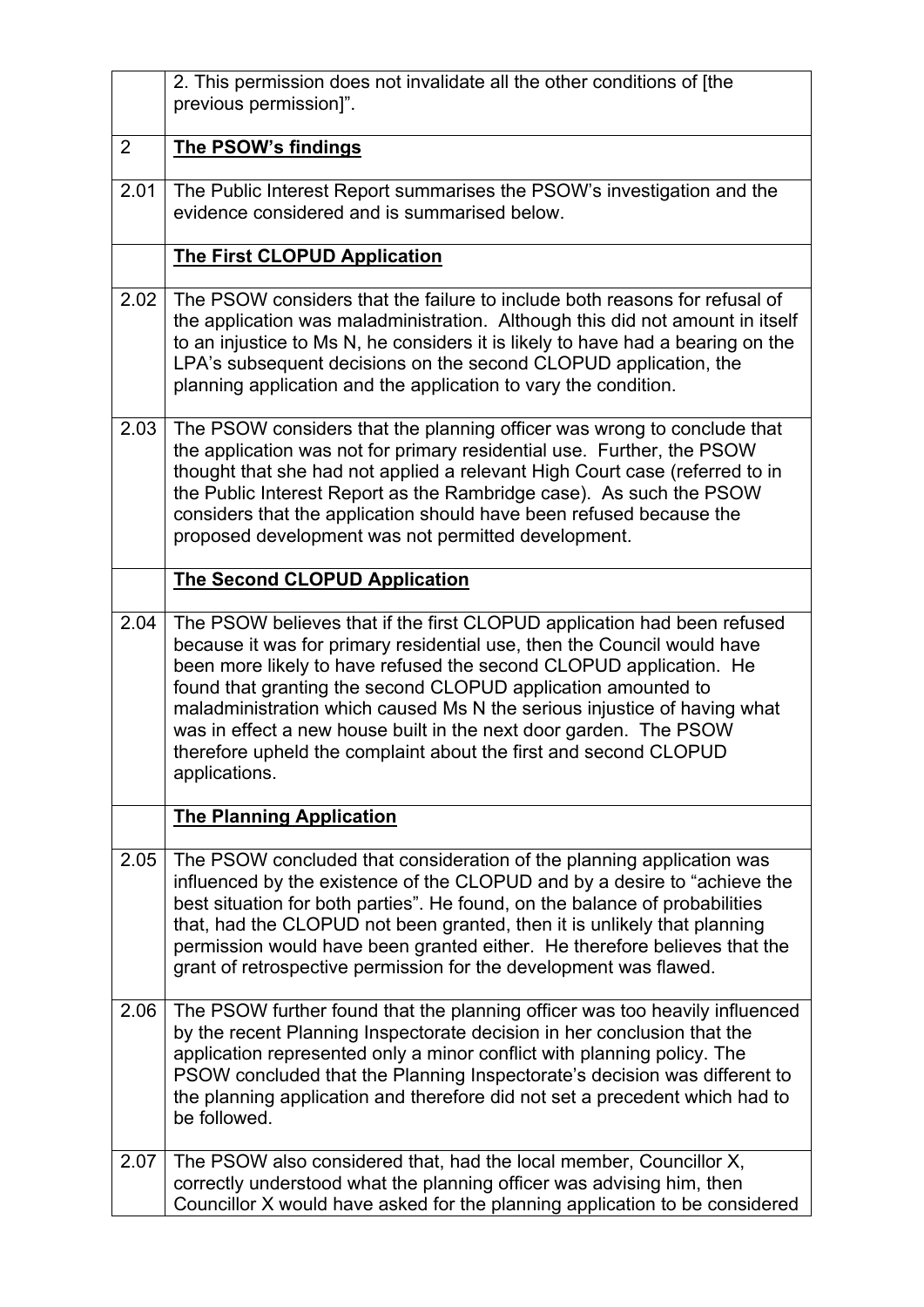|      | by the Planning Committee. The PSOW acknowledges that there is no way<br>of knowing whether the Planning Committee would have made the same<br>decision as that made by officers. However, he nevertheless found that it is<br>more likely than not that the Planning Committee would have refused the<br>planning application.                                                                                                                                                                                                                                                                                                                                                                                                                                                                                                                                                                                                                                                                                                                                                                                                                                                                                                                                     |
|------|---------------------------------------------------------------------------------------------------------------------------------------------------------------------------------------------------------------------------------------------------------------------------------------------------------------------------------------------------------------------------------------------------------------------------------------------------------------------------------------------------------------------------------------------------------------------------------------------------------------------------------------------------------------------------------------------------------------------------------------------------------------------------------------------------------------------------------------------------------------------------------------------------------------------------------------------------------------------------------------------------------------------------------------------------------------------------------------------------------------------------------------------------------------------------------------------------------------------------------------------------------------------|
|      | <b>PSOW's Conclusion</b>                                                                                                                                                                                                                                                                                                                                                                                                                                                                                                                                                                                                                                                                                                                                                                                                                                                                                                                                                                                                                                                                                                                                                                                                                                            |
| 2.08 | The PSOW considers that the failings which he has identified mean that the<br>complainant has suffered a loss of privacy which has affected the enjoyment<br>of her home and garden, and that this is a significant injustice to her. In<br>addition, he believes the existence of the building in the garden of the house<br>next door to her property is likely to have diminished the value of her home.                                                                                                                                                                                                                                                                                                                                                                                                                                                                                                                                                                                                                                                                                                                                                                                                                                                         |
| 3.00 | <b>Advice to Council on the Findings</b>                                                                                                                                                                                                                                                                                                                                                                                                                                                                                                                                                                                                                                                                                                                                                                                                                                                                                                                                                                                                                                                                                                                                                                                                                            |
| 3.01 | The Council discussed with the PSOW his proposed findings and<br>recommendations. Officers raised concerns with the PSOW about both the<br>findings and the recommendations and have taken legal advice from<br>external Counsel in respect of both. Having spoken to Counsel, officers<br>believe that there are reasonable prospects for challenging the findings if<br>the Council wished to do so. Notwithstanding this the PSOW has largely<br>maintained his position in respect of the findings and the recommendations.                                                                                                                                                                                                                                                                                                                                                                                                                                                                                                                                                                                                                                                                                                                                     |
| 3.02 | Should the Council wish to challenge the findings then it would have to do<br>so by way of judicial review, which is a special type of action in the High<br>Court. The Council's main grounds of challenge would be that the PSOW<br>erred in law in concluding that:                                                                                                                                                                                                                                                                                                                                                                                                                                                                                                                                                                                                                                                                                                                                                                                                                                                                                                                                                                                              |
|      | (1) The annexe could not, as a matter of law, be regarded as 'incidental' to<br>the enjoyment of the main dwelling because it included 'primary' living<br>accommodation. Rather, this was a question of fact and degree for the<br>Council and the decision that the annexe was 'incidental' was not<br>irrational in the particular circumstances of this case;<br>(2) It was likely that if the decision on the retrospective application had been<br>made without reference to the existence of the certificate of lawfulness,<br>permission would have been refused. The key part of the officer's<br>analysis was that there was only a minor degree of conflict with planning<br>policy (insofar as the annexe is not physically attached to the main<br>dwelling) and the existence of the certificate of lawfulness was irrelevant<br>to this part of the analysis;<br>(3) The PSOW was wrong to conclude that the Council should not have<br>drawn support for its conclusion from the previous appeal decision<br>because of factual differences between the two cases. The Council was<br>entitled to regard the material parts of the decision relating to the<br>interpretation of policy as being relevant notwithstanding those<br>differences; and |
|      | (4) The PSOW was wrong to recommend that compensation should be paid<br>on the basis of the difference in value in the complainant's property<br>before/after the construction of the annexe without considering (a)<br>whether, if permission had been refused, there could have been a<br>successful appeal and (b) the existence of permitted development rights                                                                                                                                                                                                                                                                                                                                                                                                                                                                                                                                                                                                                                                                                                                                                                                                                                                                                                 |
|      | to construct a similar building (or an extensively larger building) in terms<br>of its external appearance.                                                                                                                                                                                                                                                                                                                                                                                                                                                                                                                                                                                                                                                                                                                                                                                                                                                                                                                                                                                                                                                                                                                                                         |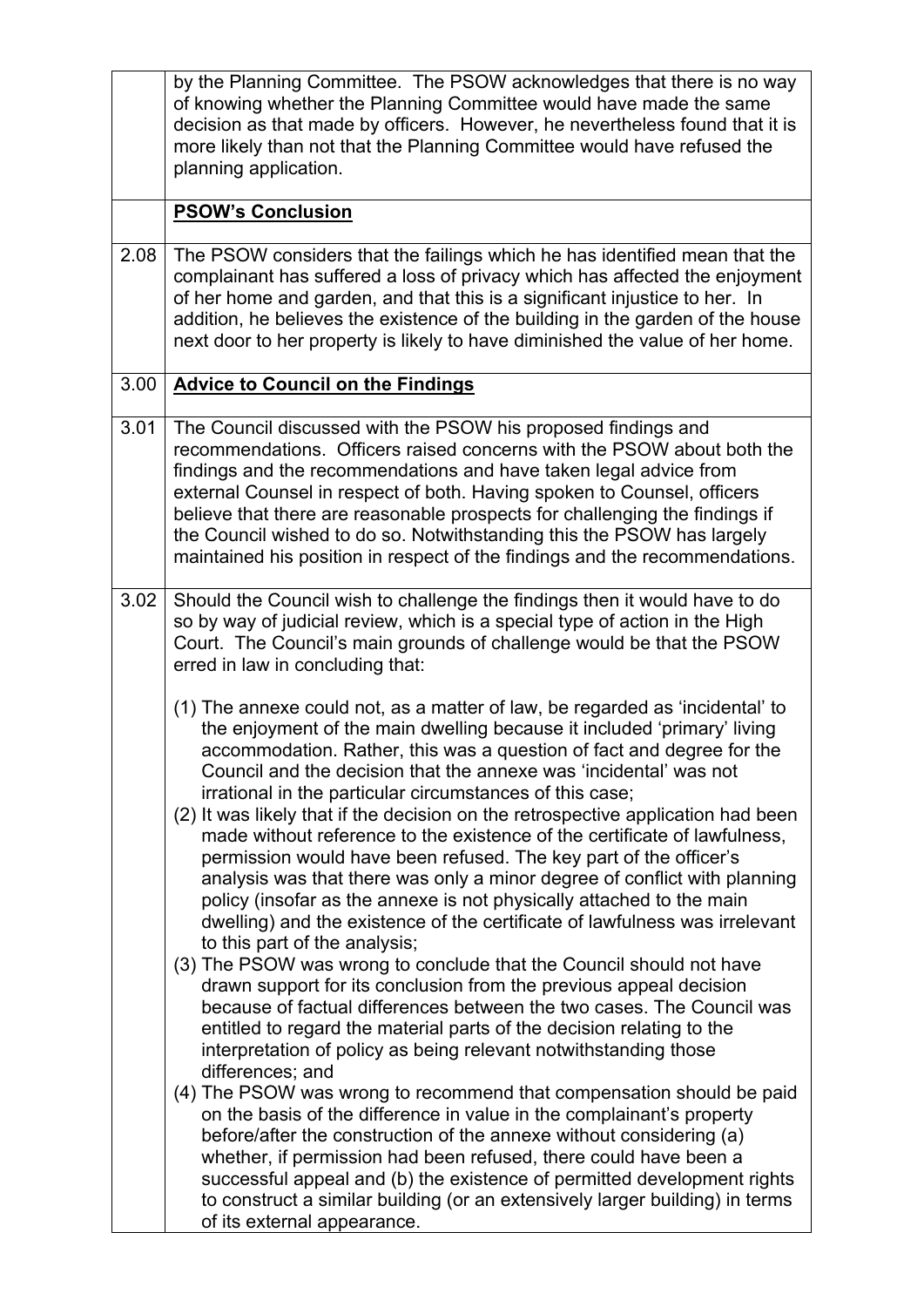|      | Whether to Accept or Challenge the PSOW's findings                                                                                                                                                                                                                                                                                                                                                                                                                                                                                                                                      |
|------|-----------------------------------------------------------------------------------------------------------------------------------------------------------------------------------------------------------------------------------------------------------------------------------------------------------------------------------------------------------------------------------------------------------------------------------------------------------------------------------------------------------------------------------------------------------------------------------------|
| 3.03 | Having taken advice from counsel, officers believe that the Council would<br>have reasonable prospects of success if it challenged the PSOW's findings<br>on the matters referred to above. However, there is always the risk that the<br>Council might not be successful. Even if the Council were to be successful<br>such a challenge would be the first of its kind in Wales, and would harm the<br>important working relationship with the Ombudsman's office.                                                                                                                     |
| 3.04 | Bringing a case in the High Court is expensive. If the Council were to be<br>successful then it would recover most of its own costs. However, there is<br>also a risk, as there is in all litigation, that the Council will be unsuccessful in<br>such proceedings and in these circumstances it is highly likely that the<br>Council would have to pay a proportion of the PSOW's legal costs as well.<br>Win or lose, a case in the High Court would also be very time consuming for<br>the Council and the PSOW, and would draw resource away from delivering<br>Council priorities. |
| 3.05 | There is also a degree of reputational risk in bringing a challenge to the<br>PSOW's findings. Even if the Council were to be successful, it might be<br>difficult to justify the use of public funds and time on such an issue. It might<br>also give rise to the perception that we have lost sight of the impact on the<br>complainant who has made a complaint in good faith.                                                                                                                                                                                                       |
| 3.06 | For the reasons given above the recommendation to Council is that the<br>findings in the Public Interest Report should not be challenged by way of<br>Judicial Review. The consequence of this is that the findings are binding on<br>the Council.                                                                                                                                                                                                                                                                                                                                      |
|      | <b>Whether to Accept the PSOWs Recommendations on Remedy</b>                                                                                                                                                                                                                                                                                                                                                                                                                                                                                                                            |
| 3.07 | Unlike the findings within the Public Interest Report, the Council has<br>discretion not to follow the recommendations on remedy. That is to say, that<br>the Council does not need to challenge the recommendations in the High<br>Court if it does not wish to be bound by them.                                                                                                                                                                                                                                                                                                      |
| 3.08 | If the findings are not challenged, then the Council must consider the<br>recommendations as though the findings are actually accepted and that<br>maladministration has occurred. However, it does not follow that the<br>maladministration has caused a serious injustice to the complainant (which<br>is the basis for the PSOW ordering compensation).                                                                                                                                                                                                                              |
| 3.09 | If the findings are accepted then it reasonable that the first two<br>recommendations should be implemented as soon as possible because:                                                                                                                                                                                                                                                                                                                                                                                                                                                |
|      | i.<br>the complainant does now have a building in the adjacent garden and<br>so will perceive a loss of privacy;<br>the complaint has taken a long time to resolve due to the discussions<br>ii.<br>with the PSOW, which will have prolonged the period of upset for the<br>complainant; and<br>iii.<br>the Council does need to ensure that conditions imposed on the                                                                                                                                                                                                                  |
|      | planning permission are being followed in order to minimise the<br>inevitable disruption to the complainant.                                                                                                                                                                                                                                                                                                                                                                                                                                                                            |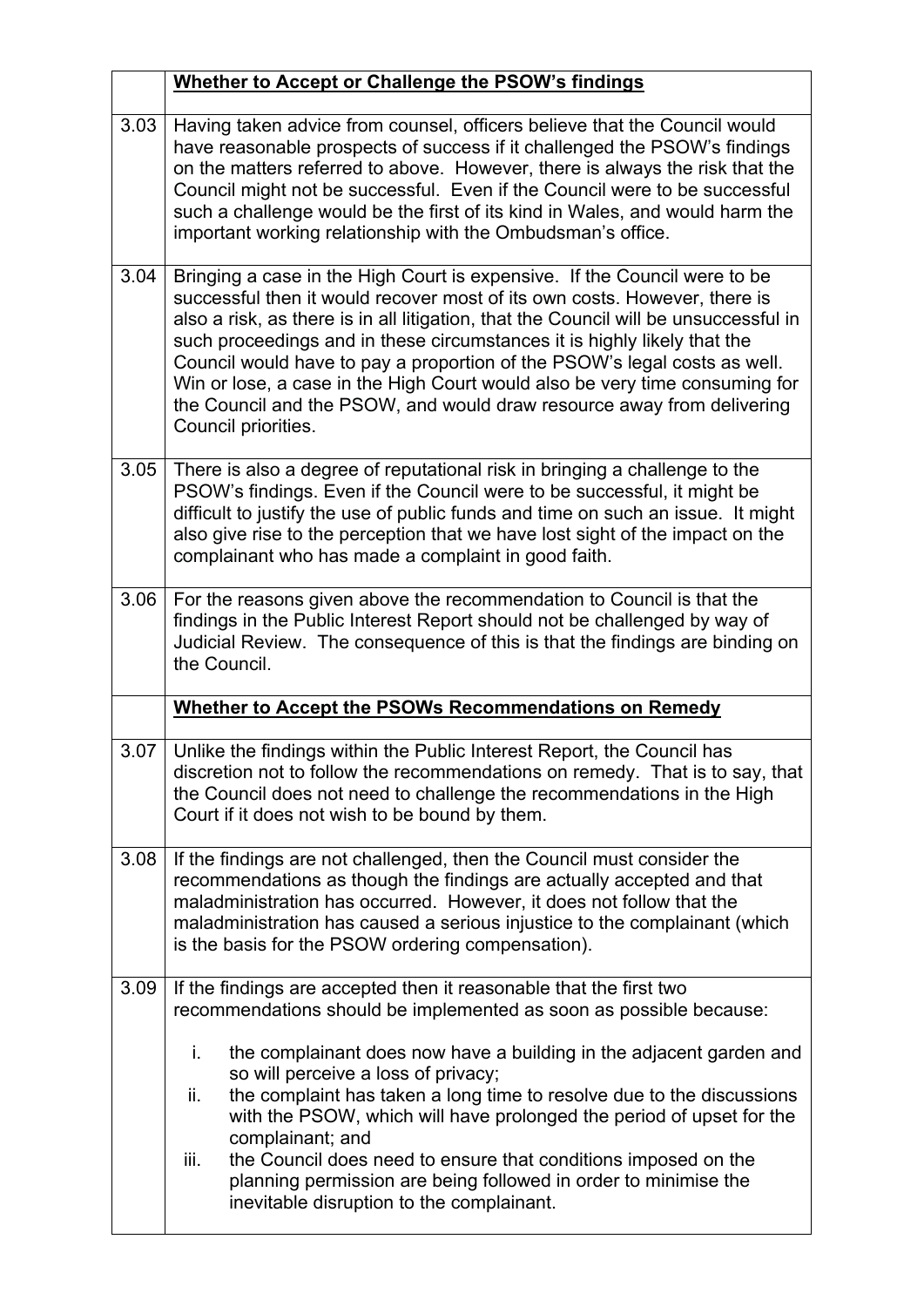| 3.10 | However, Council is advised that the third recommendation should not be<br>implemented. Officers do not consider that the Council's actions caused<br>serious injustice for the following reasons:                                                                                                                                                                                                                                                                                                                                                                                                                                                                                                                                                                                                                                                                                                                                                                                                                  |
|------|---------------------------------------------------------------------------------------------------------------------------------------------------------------------------------------------------------------------------------------------------------------------------------------------------------------------------------------------------------------------------------------------------------------------------------------------------------------------------------------------------------------------------------------------------------------------------------------------------------------------------------------------------------------------------------------------------------------------------------------------------------------------------------------------------------------------------------------------------------------------------------------------------------------------------------------------------------------------------------------------------------------------|
|      | i.<br>It does not follow that, but for the maladministration, the building<br>would have been removed, nor that it would not been built in the first<br>place. The applicant would have been entitled to appeal to the<br>Planning Inspectorate against refusal of planning permission.<br>Planning permission is very likely to have been granted on appeal<br>leaving the complainant in exactly the same position. As noted<br>above, the PSOW's decision does not address what would have<br>happened in that event. Hence, there is no finding which binds the<br>Council in relation to it:                                                                                                                                                                                                                                                                                                                                                                                                                   |
|      | Even if the building (as it is now) was removed the applicant would<br>ii.<br>still be entitled to construct a building of similar size and appearance<br>(or larger, subject to satisfying certain conditions) under permitted<br>development rights. It is the external appearance of the building (as<br>opposed to what use the rooms are put to within it) that has an<br>impact on the value of the neighbouring property. Therefore payment<br>of compensation based on the diminution in value of the<br>complainant's property, assessed on the basis of no building being<br>present next door at all, is not considered to be justified; and<br>iii.<br>In order to properly consider the implications of the third<br>recommendation above the DV has been engaged to carry out a<br>valuation, as without this Council would not be in a position to<br>properly consider all of the implications of this recommendation and<br>in particular the financial impact on the Council of implementing this |
|      | recommendation. The DV has valued the difference in the value of<br>Ms N's property before and after the development as £20,000. This<br>is a significant sum given the comments in paragraphs i and ii above.                                                                                                                                                                                                                                                                                                                                                                                                                                                                                                                                                                                                                                                                                                                                                                                                      |
| 3.11 | This case has been ongoing for some time (see the chronology in Appendix<br>2). As well as the time and effort required to complain, the uncertainty will<br>no doubt have caused the complainant distress. Officers recommend that<br>she is paid £5000 for the time, trouble and distress associated with her<br>complaint. It should be noted than the delay in resolving the case is<br>attributable to both the PSOW and the Council.                                                                                                                                                                                                                                                                                                                                                                                                                                                                                                                                                                          |

| 2.00 | <b>RESOURCE IMPLICATIONS</b>                                                                                                                                                                                                                                                                                                                                                                                                                                                                                                                                                                                                            |
|------|-----------------------------------------------------------------------------------------------------------------------------------------------------------------------------------------------------------------------------------------------------------------------------------------------------------------------------------------------------------------------------------------------------------------------------------------------------------------------------------------------------------------------------------------------------------------------------------------------------------------------------------------|
| 2.01 | An actions for judicial review proceeds in stages, the first of which is to<br>seek permission from the High Court to bring a case at all. The Council<br>would need to employ counsel and its own costs in seeking permission<br>would be in the region of $£10,000 - 20,000$ . If the Council were to be<br>granted permission then the costs of the following hearing would be in the<br>region of (an additional) £50,000.<br>These costs would be recovered from the PSOW if the Council were to be<br>successful. If the Council were to lose it would have to pay equivalent<br>costs for the PSOW in addition to its own costs. |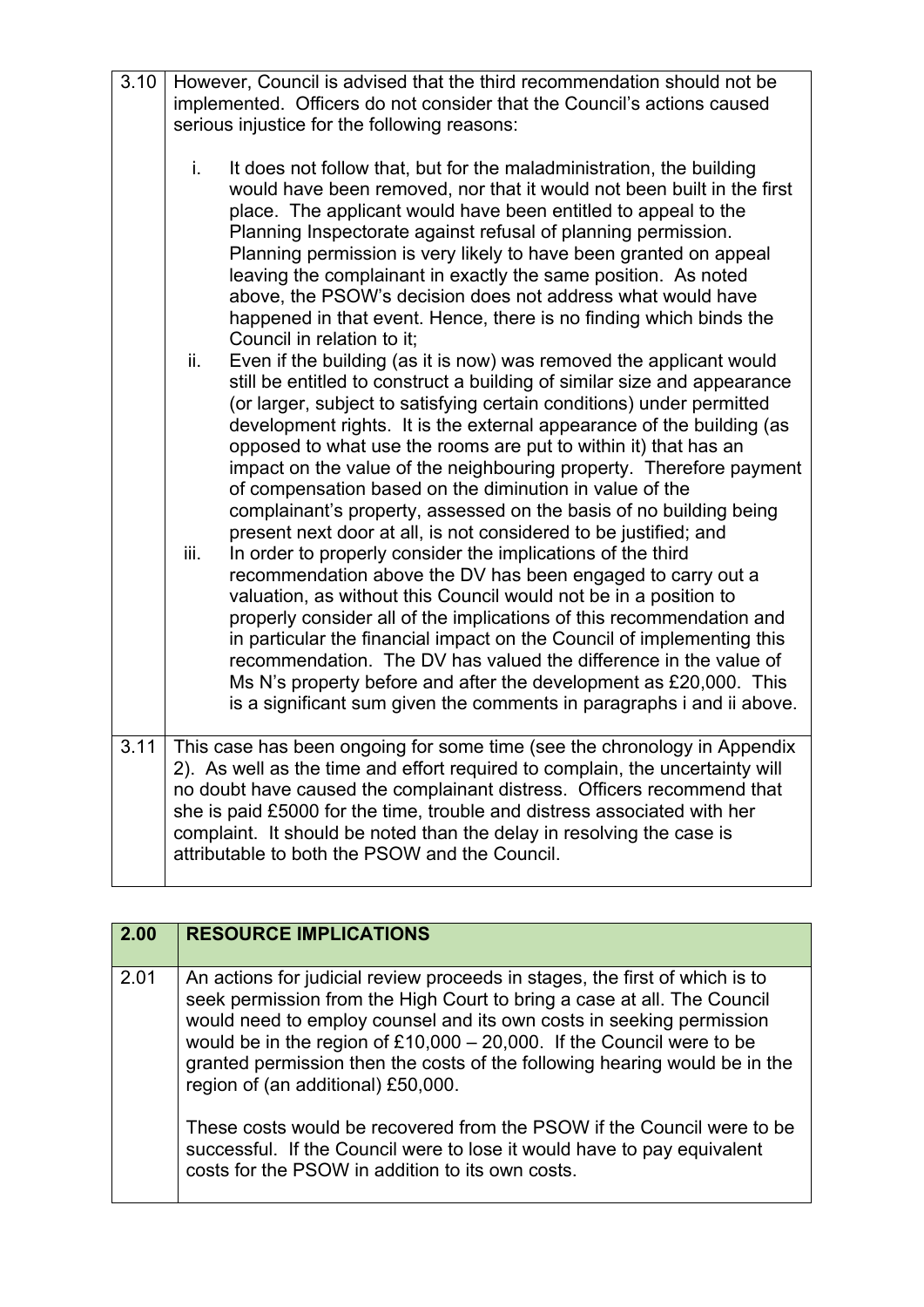| 2.02 | Litigating a case by way of judicial review is time consuming even when<br>using external counsel. The Council's own lawyers would need to prepare<br>papers, correspond with the other party and, perhaps most significantly,<br>help planning officers to prepare witness statements. The case would<br>likewise draw internal resource away from the primary functions of the<br>PSOW's officers. |
|------|------------------------------------------------------------------------------------------------------------------------------------------------------------------------------------------------------------------------------------------------------------------------------------------------------------------------------------------------------------------------------------------------------|
| 2.03 | If approved by Council the payment to the complainant of £5,000 would be<br>an additional budget requirement and would need to be allocated from<br>unearmarked reserves.                                                                                                                                                                                                                            |

| 3.00 | <b>CONSULTATIONS REQUIRED / CARRIED OUT</b>                                                                                                                                              |
|------|------------------------------------------------------------------------------------------------------------------------------------------------------------------------------------------|
| 3.01 | Planning Strategy Group considered the Public Interest Report at its<br>meeting on 13th May and noted the officers' comments on the case, the<br>planning issues and timelines involved. |

| 4.00 | <b>RISK MANAGEMENT</b>                                                                                                                                                                                                                                                                                                                         |
|------|------------------------------------------------------------------------------------------------------------------------------------------------------------------------------------------------------------------------------------------------------------------------------------------------------------------------------------------------|
| 4.01 | The PSOW has taken his own external legal advice and so is confident<br>that his decision is correct. The Council's legal advice clearly differs.<br>There is always a risk in litigation that the Court will find against the<br>Council with the consequences set out in the body of the report.                                             |
| 4.02 | Should the Council not accept the PSOW's recommendations then he has<br>the power to issue a special report to the Senedd highlighting our actions.<br>Whilst it is a rare step for officers to suggest rejection of the<br>recommendations, they believe that there are sufficient grounds to<br>recommend this exceptional course of action. |

| 5.00 | <b>APPENDICES</b>                                                  |
|------|--------------------------------------------------------------------|
| 5.01 | Appendix 1 - The Public Interest Report<br>Appendix 2 - Chronology |

| 6.00 |                                                  | LIST OF ACCESSIBLE BACKGROUND DOCUMENTS                                                   |
|------|--------------------------------------------------|-------------------------------------------------------------------------------------------|
| 8.01 | <b>Contact Officer:</b><br>Telephone:<br>E-mail: | <b>Gareth Owens, Monitoring Officer</b><br>01352 702330<br>gareth.legal@flintshire.gov.uk |